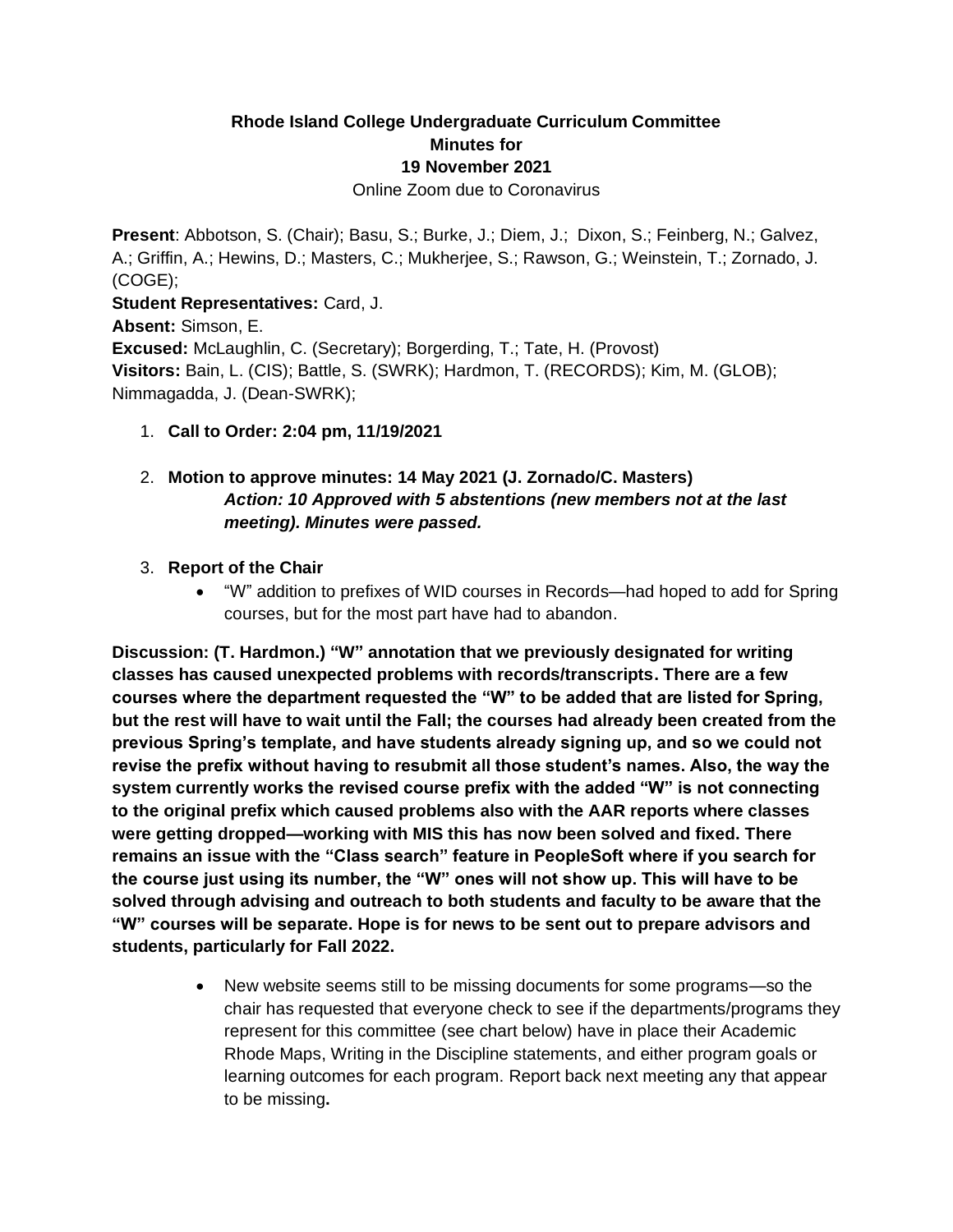**Discussion: New website has lost some information that we previously checked on old website (program goals and WID information). Action:** *Everyone has been assigned programs within their constituency to check new website for: Academic Roadmap, Writing in the Discipline, Program Goals/Learning Outcomes.* **G. Rawson has already checked his set and they are all good. J. Diem also reported Social Work has everything.**

> • Chair was able to send out lists of courses not taught in the past two years or scheduled for the third to the Deans on 10/12: there were none in Nursing, 15 in FSEHD, 111 in Arts and Sciences, 4 in School of Business and 5 in Social Work (SWRK already responded with request to delete one and reasons to keep the others). Eight weeks are allowed to make decisions which takes us to Dec.  $7<sup>th</sup>$ (the week following the technical deadline)—so these will not come to UCC until the Feb. meeting at the earliest.

# **Discussion: It is going to take a bit longer to determine whether to keep or delete courses from catalog that have not run yet as the lists were sent out late. Still waiting on schools, some of whom have a high number of classes to review.**

- Still looking for one more student member for here and on COGE—please let the Chair know if you find anyone willing to serve on either committee.
- Other committees all still working on transfer, general education assessment/revision, hybrid and online issues.
- Continued need for 2+2 plans to use with CCRI—but needs to wait until the transfer negotiation has taken place. See the end of the minutes for where we currently stand. Chair asked everyone to double check that all the current JAA agreements and 2+2 plans are in fact correct (there have been some transfer surprises); listed below.

**Discussion: We are going to hold on new 2+2 plans while we wait on transfer articulations among all involved. Action:** *Everyone should check: Are current listings of 2+2 and JAA still correct?* **G. Rawson pointed out the ones currently listed are dated 2018- 2019: https://www.ritransfers.org/jaa-ric/ —and the Philosophy JAA is correct, still checking on the History. The English one is incorrect and is an earlier iteration; a revised version was submitted, but for some reason was not used—although the date on the one there was updated (it uses old course numbers no longer listed)—they were informed of this but it has still not been updated.**

## 4. **Annual Reports**

- Student Designed Majors **(E. Simson. was absent)**
- Transfer Minors **(H. Shadoian. was unable to do this yet but will do a double report next semester)**
- 5. **Monthly Reports (No Writing Board this year)**
	- COGE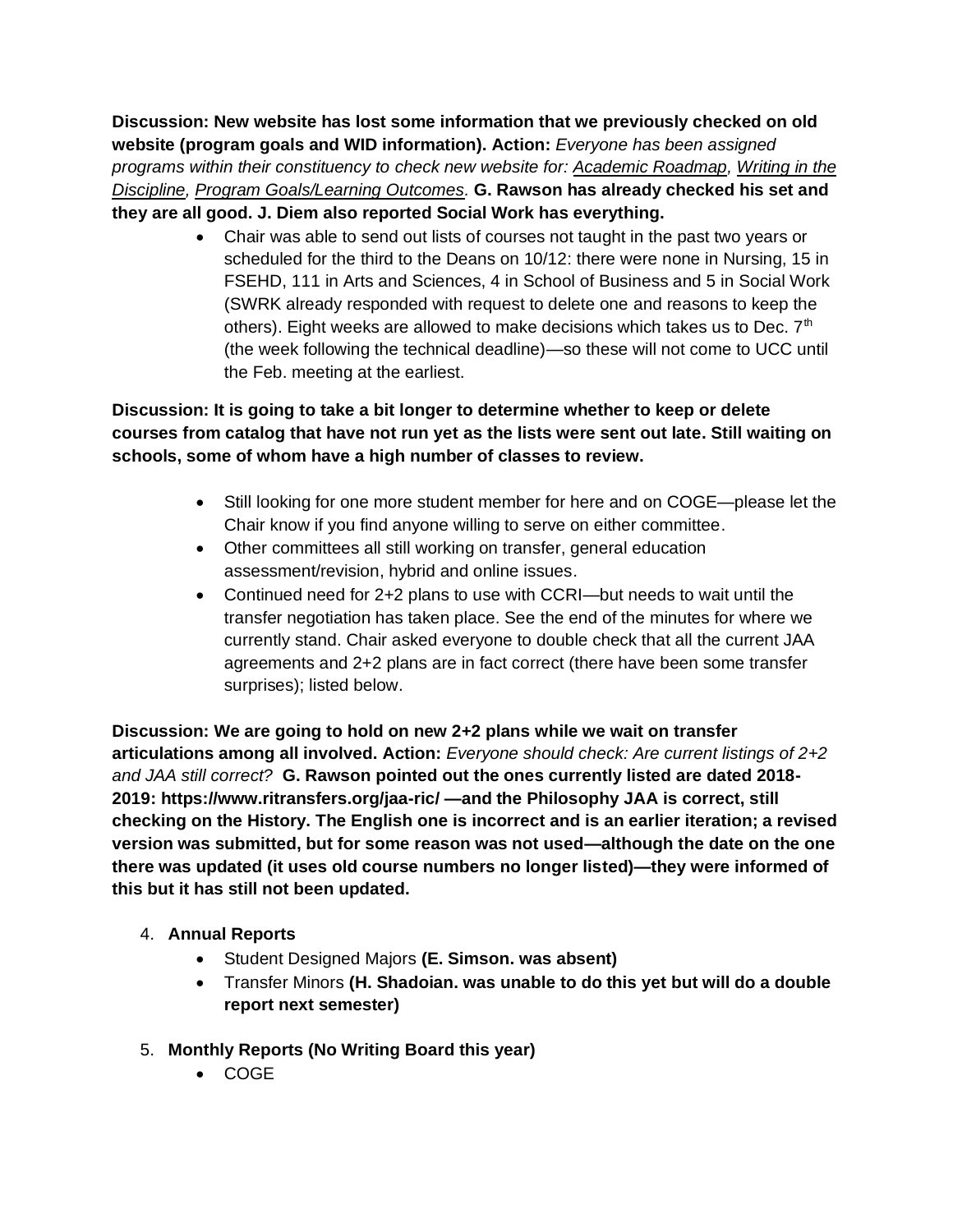**Discussion: (J. Zornado.) COGE has met three times this semester, 9/21, 10/23, and 11/19. The committee was delighted to unanimously approve the newly imagined MATH 139 course that clearly has a lot in it that will be very useful for the students taking it. The committee continues its discussion of Student Survey data began in September, looking at survey results, taking in feedback from faculty and students (and student frustrations); changes are up in the air for the time being until the assessment is completed, and until the contract MOU has been addressed. The Provost has formed committees to work on the issue. Meetings begin in December. Currently we are at 49 credits instead of the 40 that NECHE would like to see. COGE is currently drafting a report to the Provost of COGE activities and recommendations since the committee began its review of the general education program. While there is some positive feedback, especially in the area of writing, where a high majority of students feel well served (proof the Writing in the Discipline is working, making it a shame the Writing Board has been defunded) there are disgruntled students (though perhaps in the minority) who are fairly vocal about how they feel they have been badly served in the admissions process and view the current Gen Ed. courses as being ill-connected to their educational needs. S. Basu asked if this vocal minority was focused on any specific school, and J. Zornado was unsure, but felt the data could probably show this once the assessment was complete. J. Burke wanted to be sure the college fairly assesses the current program before making changes to be certain any revisions are addressing the actual problem (should there be one), and J. Zornado assured that would be the case.**

#### 6. **New Business**

### *ART*

### *Motion to Bundle and Approve: 21-22-001, 21-22-002, 21-22-003, 21-22-013 (S. Basu/A. Griffin))*

- 21-22-001 Approve a revision of the description of ART 331 Greek and Roman Art, to allow it to be retaken with a change in topic and to offer more diverse coverage.
- 21-22-002 Approve a revision of the title of ART 332 to become ART 332 Studies in Renaissance Art, and the description to allow it to be retaken with a change in topic and to offer more diverse coverage.
- 21-22-003 Approve a revision of the title of ART 333 to become ART 333 Studies in Baroque Art, and the description to allow it to be retaken with a change in topic and to offer more diverse coverage.
- 21-22-013 Approve revisions to the description and prerequisites of ART 493 Reading and Research in Art History to make the level of the course material clearer to students.

*Discussion: G. Rawson wanted to make sure the ART 331 did not intend to be repeated for credit; it does not. S. Basu questioned about how different topics will be addressed and how repeating the course for additional credits works,*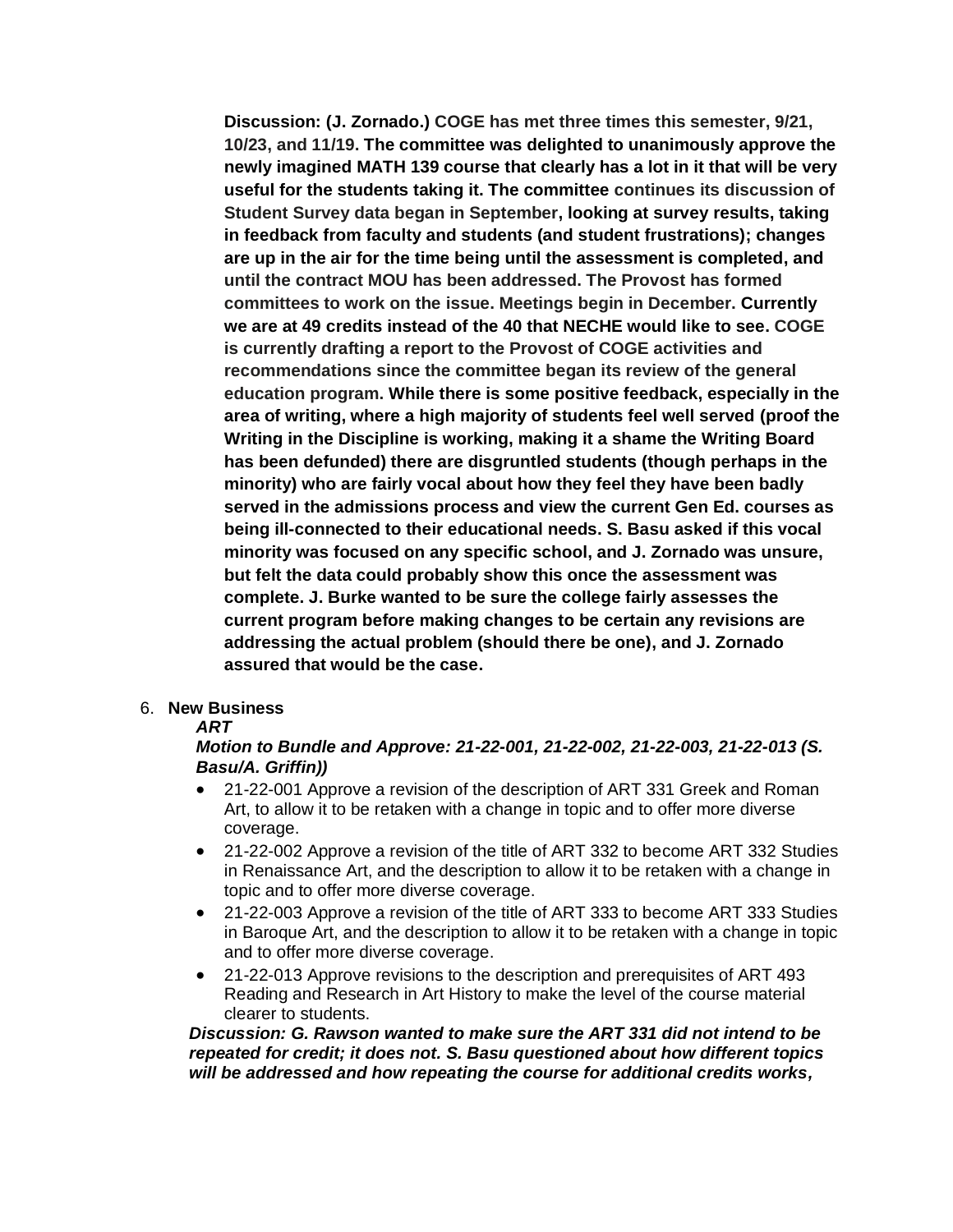*and T. Hardmon was able to explain the process. The system works okay with repeatable classes.*

*Action: Approved Unanimously (15)*

### **SWRK**

### *Motion to bundle and approve: 21-22-004 and 21-22-005 (J. Card/J. Burke)*

- 21-22-004 Approve the deletion from the catalog of several SWRK Courses that will no longer be needed due to the program revision below: SWRK 338: Introduction To Fieldwork, SWRK 445: Summer Extended Fieldwork, SWRK 446: Fall Extended Fieldwork, and SWRK 447: Spring Extended Fieldwork. Other courses will need some revision of prerequisites to accommodate these changes: SWRK 327: Group and Community Practice, SWRK 426: Clinical Social Work: Theories/Models, and SWRK 464 Senior Seminar in Social Work; and these last two need other changes: SWRK 436: Field Work (Revise Description, Prerequisites And Credit Hours), and SWRK 437: Advanced Fieldwork (Revise Description And Credit Hours). Each is currently listed as 4-7 credit hours and now both will be just 4 credit hours.
- 21-22-005 Approve revisions to the BSW (and BSW to MSW) programs. The plan is to simplify the Fieldwork options so that students can follow a more direct route through the programs, they will also be able to drop the SWRK 338 requirement no longer considered necessary. BSW will now be a fixed 68 credits (rather than 68-80—which number was actually incorrect as the lower number should have been 70), and the accelerated BSW to MSW 70 credits (rather than 74-86). Graduate committee have signed off.

*Discussion: S. Battle explained why and how these decisions had been made; the SWRK 338 was realized to be unnecessary and unproductive, they have piloted waiving this for students and it was fine. J. Nimmagadda asserted that this redesign does still meet all accreditation standards.*

*Action: Approved Unanimously (15)*

## **ENGL**

## *Motion to approve (A. Griffin/S. Mukherjee )*

• 21-22-006 Approve the revision of title of ENGL 340 to become ENGL 340 Studies in Poetry, Drama or Prose, and update the description to reflect this. This is combining the original ENGL 340 Studies in Prose course with ENGL 342 Studies in Drama and ENGL 343 Studies in Poetry courses to provide more flexibility. The last two courses can then be deleted from the catalog.

### *No Discussion*

*Action: Approved Unanimously (15)*

## **GLOB**

## *Motion to approve (G. Rawson/D. Hewins)*

- 21-22-007 Approve revisions to the title, description and prerequisite for GLOB 200W Global Studies and the World, to make it more accessible. It will remain a WID course and the information on this will be updated accordingly.
- 21-22-008 Under revision.

### *No Discussion*

*Action: Approved Unanimously (15)*